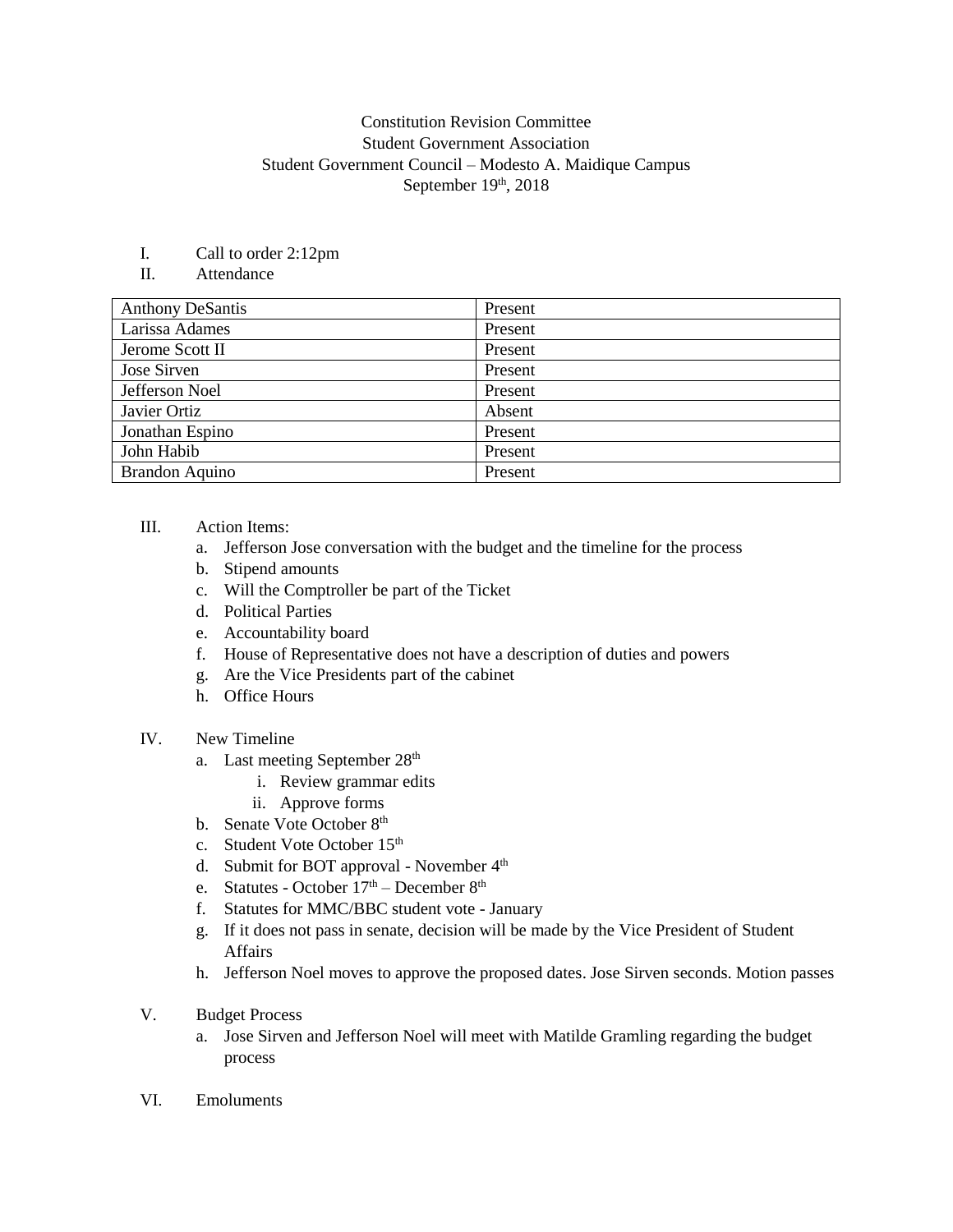- a. Approval of percentages
	- o Brandon Aquino moves for the Executive Vice President and Comptrollers to have a max of 75% of President's pay (B). Jose Sirven seconds. Motion passes
	- o Jose Sirven moves for the Vice Presidents to have a max of 50% of the President's pay (C). Jefferson Noel Seconds. Motion passes
	- o Brandon Aquino moves for the President of the Senate, Speaker of the House, Chief Justice and Chief of Staff to have a max of 32% of the President's pay (D). Jose Sirven seconds. Motion passes.
	- o Jefferson Noel moves for the Senators and Representative to have a max of 15% of the President's pay (E). John Habib seconds. Motion passes.

|                                   | <b>Congress</b>     | <b>House</b>        | <b>Senate</b>    |
|-----------------------------------|---------------------|---------------------|------------------|
| <b>Budget</b>                     | A&S                 | No.                 | No.              |
| <b>Resolutions</b>                | Joint/Own/Students  | Veto/Students       | <b>Students</b>  |
|                                   | Yes - determined by | Yes - determined by | Yes - determined |
| <b>Rules/Internal Procedures</b>  | statues             | statues             | by statues       |
| <b>Statues</b>                    | <b>Yes</b>          | Yes                 | Yes              |
| <b>Governing Documents</b>        | <b>Yes</b>          | Yes                 | <b>Yes</b>       |
| <b>Bills</b>                      | Yes                 | Yes                 | <b>Yes</b>       |
| <b>Presidential</b>               |                     |                     |                  |
| <b>Appointments/Confirmations</b> | No                  | No                  | Yes              |
|                                   |                     |                     | Removal/Trial    |
| Impeachment                       | No                  | Starts in the House | Process          |
| MOU's                             | No                  | Yes                 | <b>Yes</b>       |
| <b>Nomination of Chairs</b>       | Yes                 | No                  | No.              |

VII. Powers of the Congress

- a. Appointments by the President will be confirmed by the Senate
- b. Joint committees made up of both the house and the senate, membership determined by concurrence by President of the senate and speaker of the House
- c. John Habib moves to extend meeting until 4:15pm. Brandon Aquino seconds. Motion passes.
- VIII. Emoluments
	- a. All other SGA Officials will remain at a max of the President of the Senate's pay (F).
	- b. Brandon Aquino moves to approve Article 12. Jerome Scott II seconds. Motion passes
- IX. Elections
	- a. Jose Sirven moves for the President and Executive Vice President to be on the same ticket. Jerome Scott seconds. Motion passes
	- b. Jose Sirven moves to prohibit political parties within the Constitution wherein Candidates cannot support other candidates. Jefferson Noel suggests change to remove "Candidates cannot support other candidates."
	- c. Jose Sirven moves to prohibit political parties. Jefferson Noel seconds. Motion passes.
- X. Adjournment